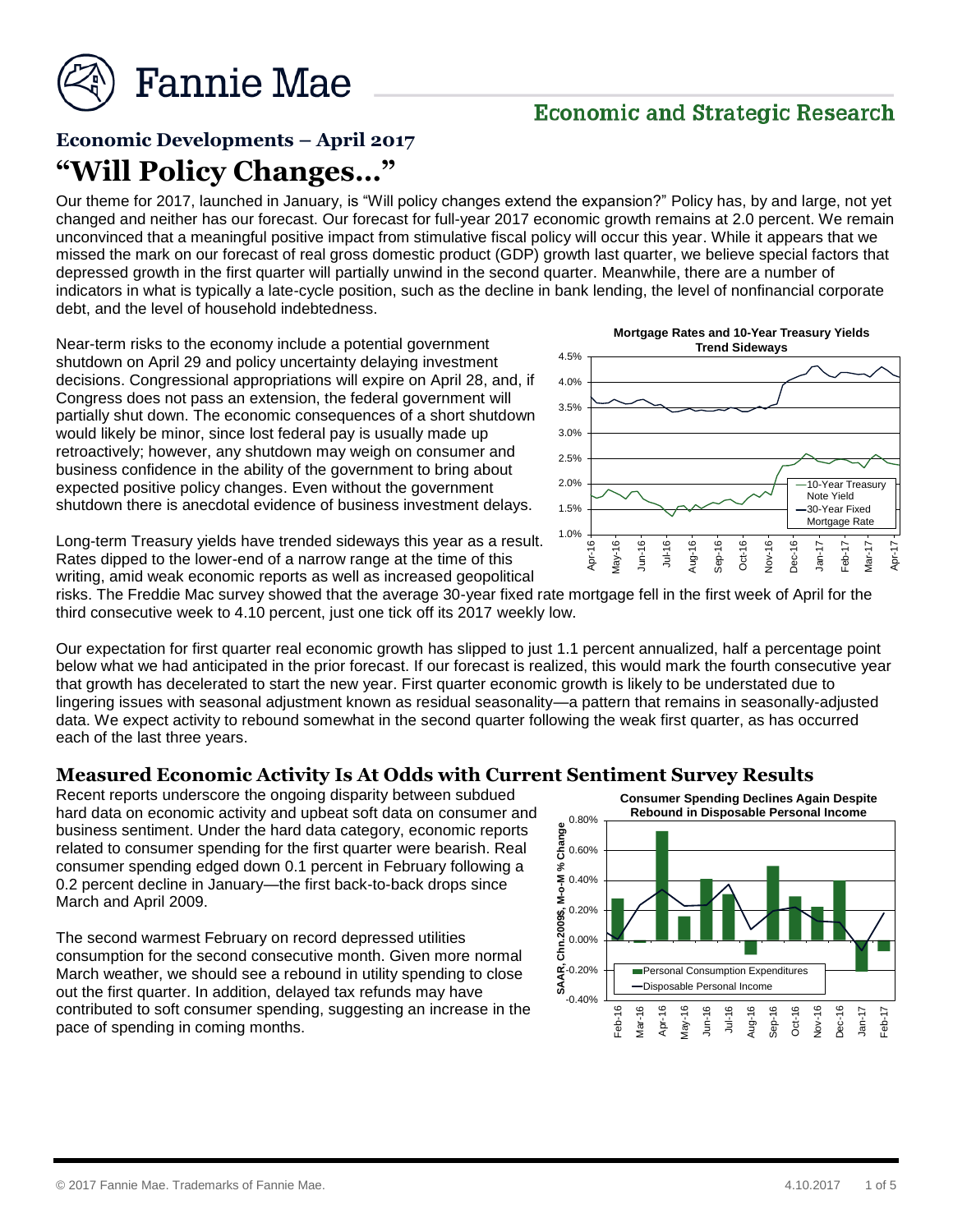

0% 2% 4% 6% 8% 10%

However, March auto sales fell 5.4 percent, the biggest monthly decline in a year. Thus, even if spending in some areas such as utilities picked up in March, we still expect overall real consumer spending to slow sharply to 1.1 percent annualized for the first quarter from a robust 3.5 percent pace in the fourth quarter.

Data on labor market conditions were mixed in March, with the monthly jobs report revealing a tale of two surveys. On the disappointing side, the establishment survey showed headline job gains of just 98,000, the weakest monthly gain since last May. Downward revisions of 38,000 jobs for the prior two months pulled the three-month average gain down to 178,000 from 197,000 in the three months ending in February. The continued struggles of the retail sector were evident in the decline of 30,000 jobs in March following February's decline of 31,000. Stormy March weather following an



16

 $\frac{1}{2}$ <br>18 20

**Total Light Vehicle Retail Sales [Imported+Domestic] (SAAR, Mil. Units)** Vehicle Light 12 +  $\overline{\mathbf{e}}$ 흽 10 8 '06 '07 '08 '09 '10 '11 '12 '13 '14 '15 '16 '17

unseasonably warm January and February was partially responsible for the overall weakness. One supporting piece of evidence of a seasonal payback was construction payrolls, whose gains moderated to 6,000 in March following the increase of 59,000 jobs in February and 34,000 in January. Meanwhile, the annual rise in average hourly earnings moderated one-tenth to 2.7 percent.

On the brighter side, the household survey was upbeat, suggesting that the establishment survey likely overstated worsening labor market conditions. Both the official unemployment rate and the broadest measure of labor market slack, the U-6 rate, slipped to fresh expansion lows of 4.5 percent and 8.9 percent, respectively. While the labor force participation rate was flat at 63 percent, the employment-to-population ratio increased for the third consecutive month to 60.1 percent, a new expansion best.

Š,

٩į



**Employment-to-Population Ratio Edges Up to a Fresh Expansion High** 64% Civilian Employment-to-Population

 $\frac{1}{10}$  0



Despite some signs of weakening economic activity in the spending and jobs data, consumers were more upbeat in March. The Conference Board Consumer Confidence Index jumped to the highest level in more than 16 years, and the University of Michigan Consumer Sentiment Index improved from February, remaining just below the 13-year high reached in January. Small business owners remained optimistic. While the National Federation of Independent Business Optimism Index edged down in February for the first time in five months, it remains near its record high.

'06 '07 '08 '09 '10 '11 '12 '13 '14 '15 '16 '17

U-6: Unemployed and Marginally Attached as a % of Labor

Civilian Unemployment Rate: 16 yr +

Incoming data on trade and investment showed some improvement during the first quarter. The trade deficit narrowed in February, partly because of weak consumer demand that caused a pullback in imports of autos and other goods amid a small increase in exports. Factory

orders rose in February for the third consecutive month, indicating continued improvement in the manufacturing sector as the headwinds from the strong dollar and declining energy prices faded. While core orders (nondefense capital goods

'06 '07 '08 '09 '10 '11 '12 '13 '14 '15 '16 '17

Conference Board Consumer Confidence University of Michigan Consumer Sentiment NFIB Small Business Optimism Index (Right Axis)

**Consumer and Business Confidence Measures Remain Elevated**



**Vehicle Sales Fall to the Slowest Pace in Over Two Years**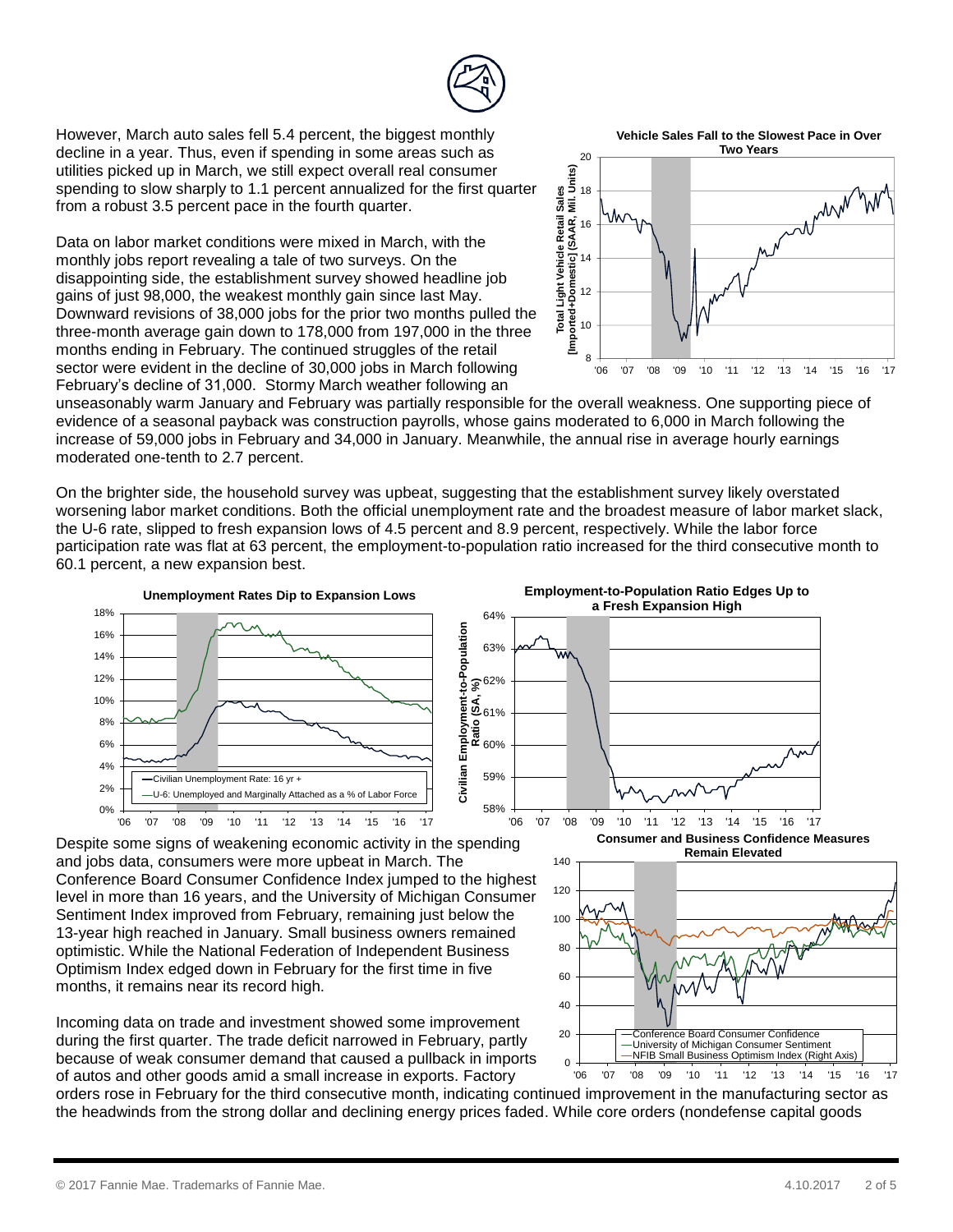Home sales were mixed in February. Existing home sales posted the largest monthly drop in a year, falling from the expansion best reached in January. New home sales, on the other hand, rose to the second highest level of the expansion. Even so, in yet another indication of how hard data on economic activity is trailing softer measures of sentiment, gains in new single-family home sales are lagging far behind improvements in builder sentiment reflected in the HMI.

While construction activity has picked up, single-family building still significantly lags the demographic driven level of



0.0%

 $\frac{5}{6}0.5%$ Co<br>
Price I<br>
Price I<br>
Price I

 $1.5% +$ 

PCE: Price Index

PCE: Less Food and Energy

 $2.0\% +$ 

 $40$ 

**ISM Manufacturing Index (SA, +50 = Expansion)**

45

50 ∦

55

60

The minutes from the March Federal Open Market Committee (FOMC) meeting suggested that the Committee is laying the groundwork to begin shrinking the Fed's balance sheet. The minutes noted that, if the economy performs as expected, "most participants" viewed that "a change to the committee's reinvestment policy would likely be

appropriate later this year." Our view is that an explicit portfolio policy statement is likely to be included in the December meeting statement. Of course, all of this is "data dependent," to use the Fed's own words.

## **Late Cycle Housing Dynamics**

Through February, news from the housing sector was more upbeat than reports from other areas of the economy, partly because of the unusually warm winter weather. Single-family starts jumped in February, as permits rose to an expansion high. By contrast, multifamily starts fell for the second consecutive month, while permits fell for the third time in four months. The National Association of Home Builders' Housing Market Index (HMI), a gauge of home builders' confidence in the single-family market, jumped six points in March to 71, an expansion best. (A reading of more than 50 indicates more builders view the market as good rather than poor.)

Heading into the spring home selling season, the housing market should

40

80



orders excluding aircraft), a leading indicator of business investment in equipment, dipped slightly during the month, it was the first drop in five months. **Manufacturing Sector Activity Slows Slightly In March From a Two-and-a-Half Year High**

Despite recent improvements in indicators of manufacturing activity, including manufacturing payrolls, they continue to lag behind results from surveys of purchasing managers. For example, the Institute for Supply Management (ISM) Manufacturing Index rose in February for the sixth consecutive month, showing the fastest expansion in the sector since August 2014. The index edged down only slightly in March, remaining at an elevated level.

## **Fed Comments Become More Hawkish**

The Fed's favored measure of inflation, the personal consumption expenditures (PCE) deflator, edged up 0.1 percent in February. From a year ago, prices rose 2.1 percent, achieving a pace above the Fed's 2.0 percent target for the first time in nearly five years. Retail gasoline prices, which have risen from the seven-year low reached last February, helped boost the headline PCE deflator over the past year. Excluding energy and food prices, the annual increase in core prices has been more stable, hovering between 1.7 percent and 1.8 percent for the past seven months. Combined with the decline in the unemployment rate to 4.5 percent, we expect firming inflation will prod the Fed to raise the fed funds rate in June and September, compared with September and December in the prior forecast.



**Federal Reserve Targe**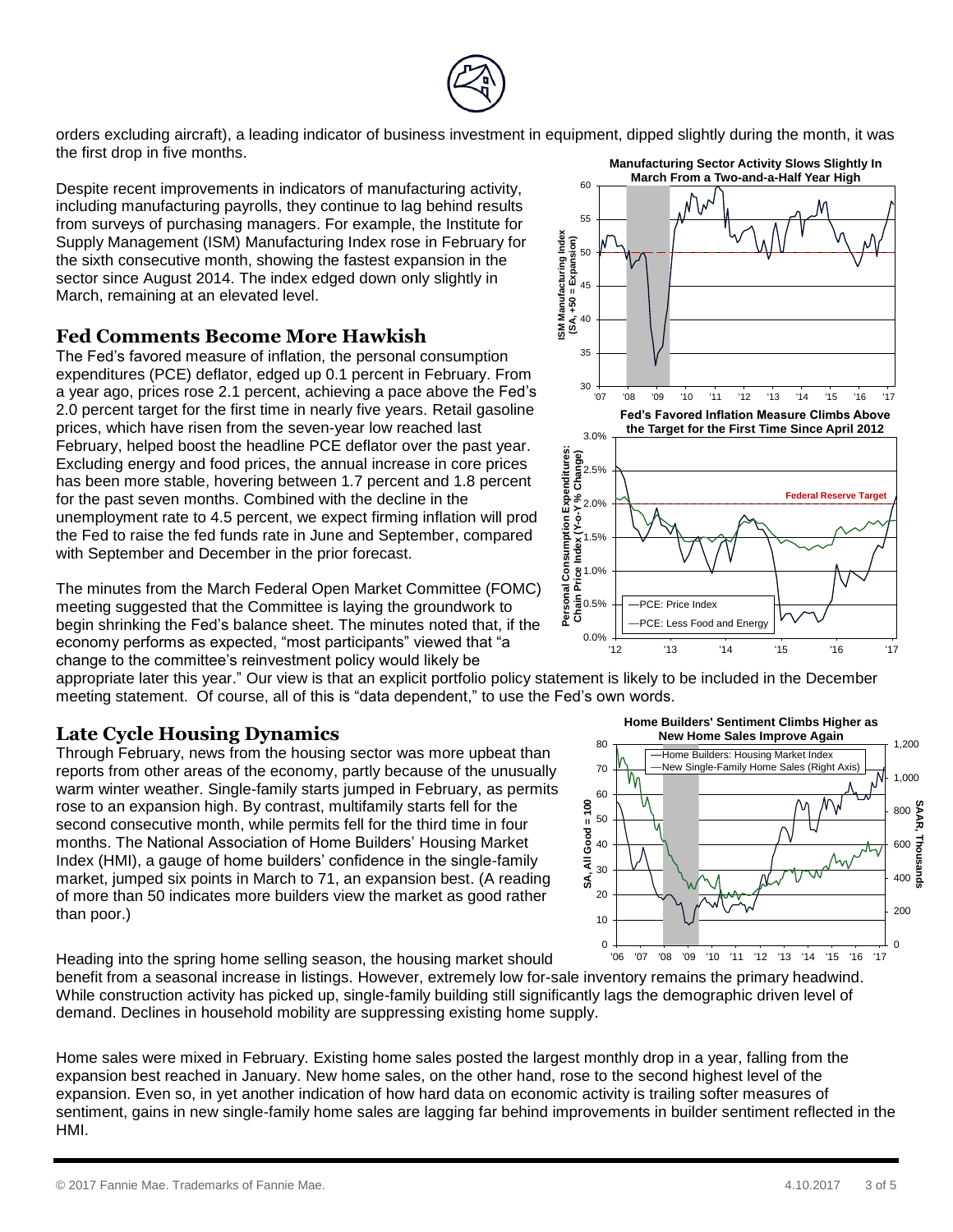

Forward-looking indicators of home sales have been positive. Pending home sales, which record contract signings for existing homes, jumped in February to the second-highest level in over a decade, suggesting improvements in closed sales in coming months. Another leading indicator of home sales, purchase mortgage applications, rebounded in March, regaining the levels seen before the post-election mortgage rate spike.



A potentially faster pace of Fed rate hikes poses a downside risk to the home sales market. In March, the Fannie Mae Home Purchase Sentiment Index (HPSI) gave back some of the gains accumulated over the prior two months that sent the index to its survey high in February. One of the HPSI components, the net share of consumers who expect mortgage rates to rise over the next year, increased during the month, exceeding that reported during the 2013 taper tantrum. However, in the absence of stimulative policy actions, we anticipate the Fed actions will lead to a flatter yield curve and minimal upward pressure to longer term rates, in which case those consumer rate concerns would not be realized.

The aforementioned extremely lean inventory continued to boost home price appreciation, with the CoreLogic National House Price Index rising 7.0 percent in February from a year ago, the fastest pace of gain since May 2014. The CoreLogic measure tends to show stronger appreciation than other price measures and is prone to downward revisions. However, other measures also showed healthy annual home price appreciation at the start of this year.

The strength in recent home price appreciation has turned into a double-edged sword for two components of the March HPSI. High home prices were the most important factor behind both the bad time to buy and good time to sell indicators, cited by 39 percent of consumers who say it is a bad time to buy (a survey high) and 24 percent of those who say it is a good time to sell. The net share of consumers saying it's a good time to sell jumped to a record high, surpassing the plunging good time to buy indicator for the first time in the six-year history of the survey.



In addition to the potential seasonal rise in for-sale inventory, perhaps boosted by some sellers seeking to lock in profits from recent rapid home price gains, the home sales market could also get a boost from homebuyers who decide to jump into the market before rates rise further. We expect about a 3.0 percent increase in home sales for 2017, a slight improvement from the previous forecast. Our outlook for mortgage rates is little changed from the prior forecast, with 30-